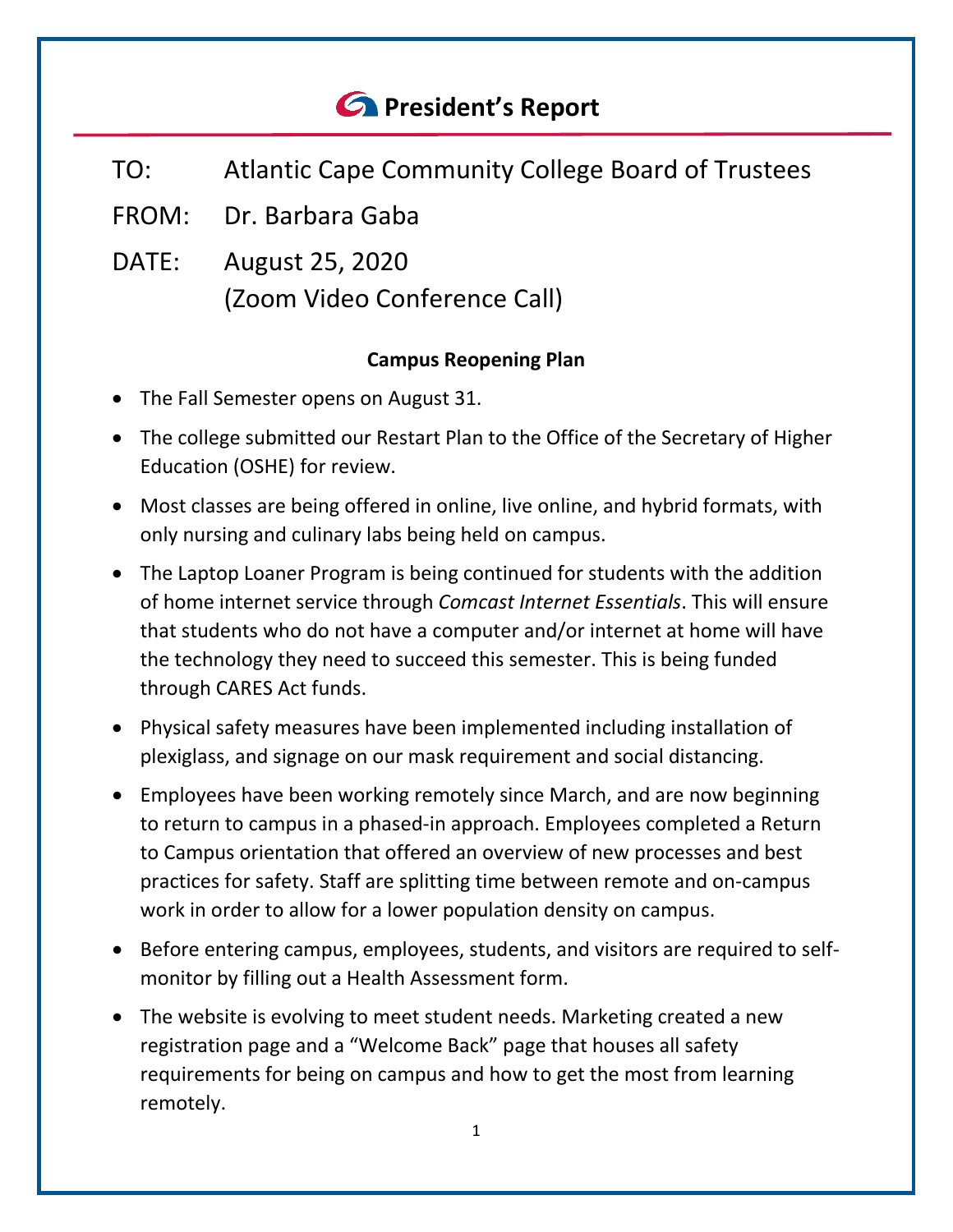• Dr. Gaba continues to keep employees, students, and the Board informed of updates through weekly messages to the college community.

## **Legislative Advocacy**

#### *Meetings with Senator Michael Testa and Congressman Jeff Van Drew*

- Dr. Gaba met with Senator Michael Testa (member, Budget & Appropriations Committee) on June 24 to request his support for the Supplemental Budget for the 5<sup>th</sup> quarter (July -Sept) for community colleges. As a result, community colleges were funded for the unexpected  $5<sup>th</sup>$  quarter so that the originally budgeted 12-month allocation was spread over 15-months, representing a total of essentially 80% of state funding in FY2020 operating aid.
- Dr. Gaba also met with Congressman Jeff Van Drew on July 9, to request his assistance in advocating for additional funding from the federal government to assist community colleges in weathering the COVID-19 crisis.

#### **Grants and Contracts**

#### *CARES Act Relief Funds*

• The college has received **\$3,530,276.00** in relief funds from the state and federal government as a result of the CARES Act:

| <b>Funding Source</b>                                               | Amount         |
|---------------------------------------------------------------------|----------------|
| Coronavirus Relief Funds (CRF)                                      | \$856,855.00   |
| Governor's Emergency Education Relief (GEER) Funds                  | \$500,373.00   |
| Higher Education Emergency Relief Fund - Strengthening Institutions |                |
| Program (SIP)                                                       | \$192,877.00   |
| <b>CARES Act (institutional relief)</b>                             | \$1,980,171.00 |
| <b>Total (institutional)</b>                                        | \$3,530,276.00 |

- The college received an **additional \$1,980,171** to issue directly to students. The CARES Act Emergency Financial Aid Grants to students must be used to cover expenses related to the disruption of campus operations due to the Coronavirus (including eligible expenses under a student's cost of attendance, such as food, housing, course materials, technology, health care, and childcare).
- To date, we have disbursed \$1,449,200 to 1,404 students over the Spring and Summer terms.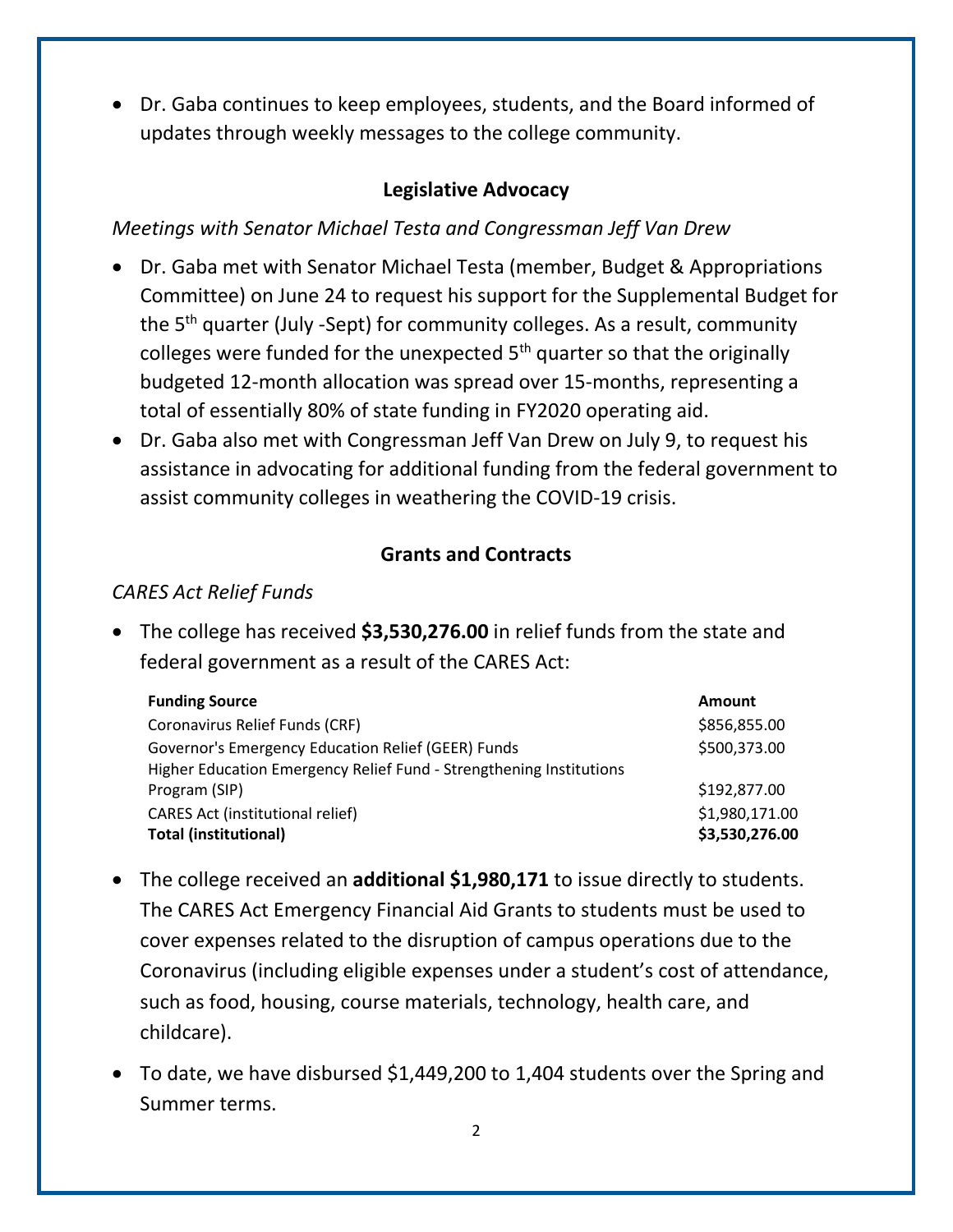• While the SIP funds can be used to offset revenue losses caused by the COVID-19 pandemic, the CRF, GEER, and CARES Act-institutional relief funds can only be used to cover allowable expenses related to the college's response to the pandemic. The expenses covered include facilitating costs associated with distance learning, including technological improvements, as well as protective supplies, disinfectant, and other expenses directly related to COVID-19. While the funds cannot cover loss of revenue due to the pandemic, it does allow us to pay for additional expenses for health and safety preparation.

#### *Student Support Services (SSS) Program Grant*

- On August 17, 2020, the United States Department of Education, Office of Postsecondary Education, formally announced that Atlantic Cape's application for the Student Support Services (SSS) Program grant was approved.
- The total amount of the grant is \$1,740,010, with a grant term beginning on September 1, 2020 and ending on August 31, 2025. The program serves 200 students each year.
- The SSS program assists Atlantic Cape students who are first-generation, low income or have disabilities. The program also provides an array of services to enable participants to accomplish their educational goals. Services include counseling, academic advising, individualized tutoring, career planning, training on financial literacy, transfer assistance, cultural activities and fouryear college and university campus tours.
- The SSS program has assisted more than 5,000 students since 1994, serving as a catalyst in providing and promoting academic and career success and outlining a pathway of opportunity upon graduation.

#### **Student Support**

#### *Academic Orientation*

• Academic Orientation sessions on *How to be Successful in a Remote Learning Environment* was offered to registered students via Zoom. The workshop was developed by the *Center for Teaching and Learning Excellence*. First session was held on August 19 and had 80 participants. The sessions will be offered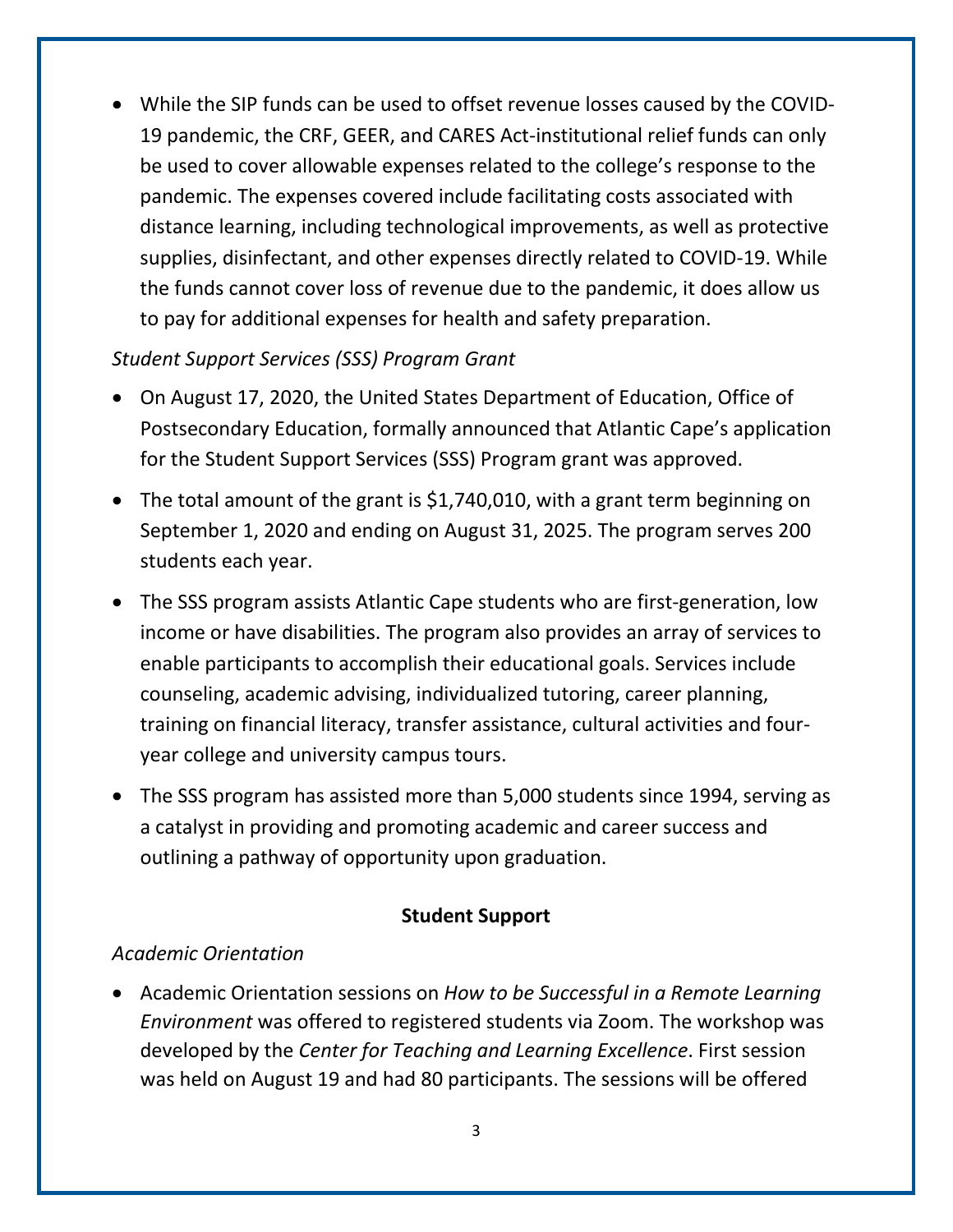through the next two weeks. Information is posted on the website for students unable to attend.

• Plans are underway to offer assistance for students in remote science courses 7 days a week. [Sciencehelp@atlantic.edu](mailto:Sciencehelp@atlantic.edu) has been setup to offer students an additional method for seeking assistance.

## *Virtual Student Orientation*

- The College has partnered with Innovator Educators to develop our first virtual, interactive orientation, *"Go2Orientation".* The new platform provides students with an ADA accessible program that fosters engagement and connection that they can explore at their pace. Students also have access to over 50 student success workshops, Title IX content and videos. Videos and workshops are available with captioning in English and Spanish.
- Our goal is to use student feedback to increase our personalized video content and grow the use of the program.

# **Technology Upgrades**

## *Enhancements for Remote Operations*

- The Zoom Enterprise Site License has been implemented for all staff and faculty to increase efficiency in remote operations and to enable large meetings to take place virtually.
- VoiceMail to Email integration has been implemented for all staff and faculty to ensure all voice messages are attended to during remote distance learning operations.

# *IT Upgrades through CARES Act Funding*

- As part of the Cares Act funding, the IT department is working on plans to enhance the following technology areas:
	- o The upgrade of 35 Apple laptops (replacing equipment over 5 years old) for faculty and staff.
	- o The upgrade of 20 laptops (replacing equipment over 5 years old) for remote staff in student services, financial aid, bursar and finance.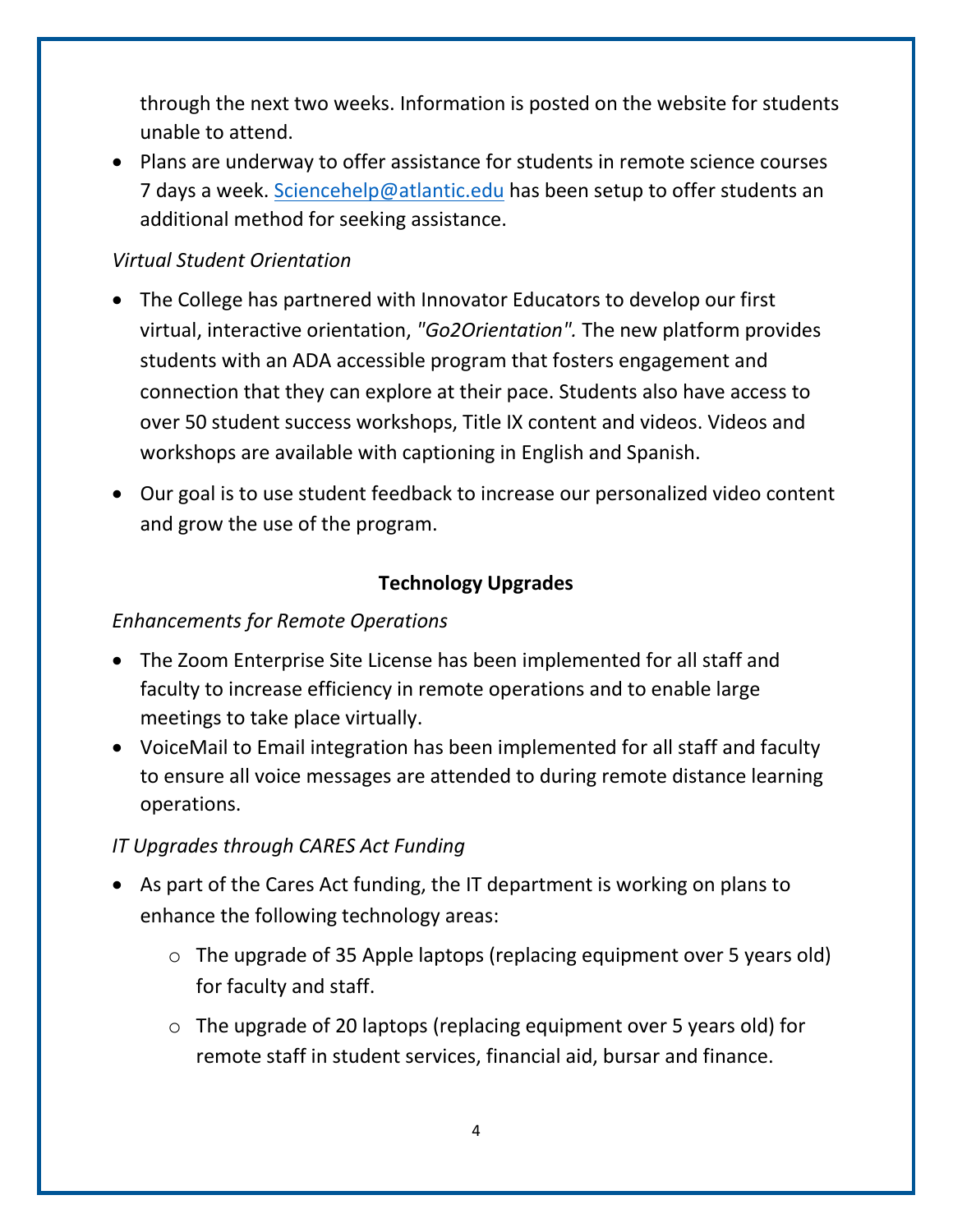#### **Community Relations**

#### *Atlantic City Restart and Recovery Working Group*

• Dr. Gaba was appointed by Sheila Oliver, Lieutenant Governor and Commissioner of the Department of Community Affairs, to the Atlantic City Restart and Recovery Working Group. The inaugural kickoff meeting was held on July 14. The goal of the group is to utilize the members' collective resources to share ideas and formulate objectives to move Atlantic City forward post COVID-19.

#### *Midtown Neighborhood Community Advisory Committee*

• Victor Moreno, Manager of Community Outreach, will serve on the Midtown Neighborhood Community Advisory Committee through the AtlanticCare Foundation. This was a highly competitive process, with more than five times as many applicants as available seats on the committee. As a member of this committee, Mr. Moreno will specifically be leading efforts to create an inclusive, resident-driven revitalization plan for Midtown, entailing assisting with community outreach efforts (including a residential survey and focus groups), and helping to package community feedback into a plan that truly reflects the aspirations of the neighborhood.

## *Volunteers of America Food Drive*

• Atlantic Cape Community College partnered with *Volunteers of America Delaware Valley* in Atlantic City to host a food distribution on Wednesday, July 15 at the Worthington Atlantic City Campus in order to continue assisting the surrounding community with food insecurity.

## *Atlantic and Cape May Drug Court Program*

• Victor Moreno, Manager of Community Outreach, conducted two virtual information sessions with Atlantic and Cape May Drug Court participants. This was an opportunity to inform participants of the services Atlantic Cape has been providing free to the community during the pandemic. Information on our Workforce Complimentary Webinar Series workshops, academic and career training programs, as well as services provided at Atlantic Cape was shared with all program participants.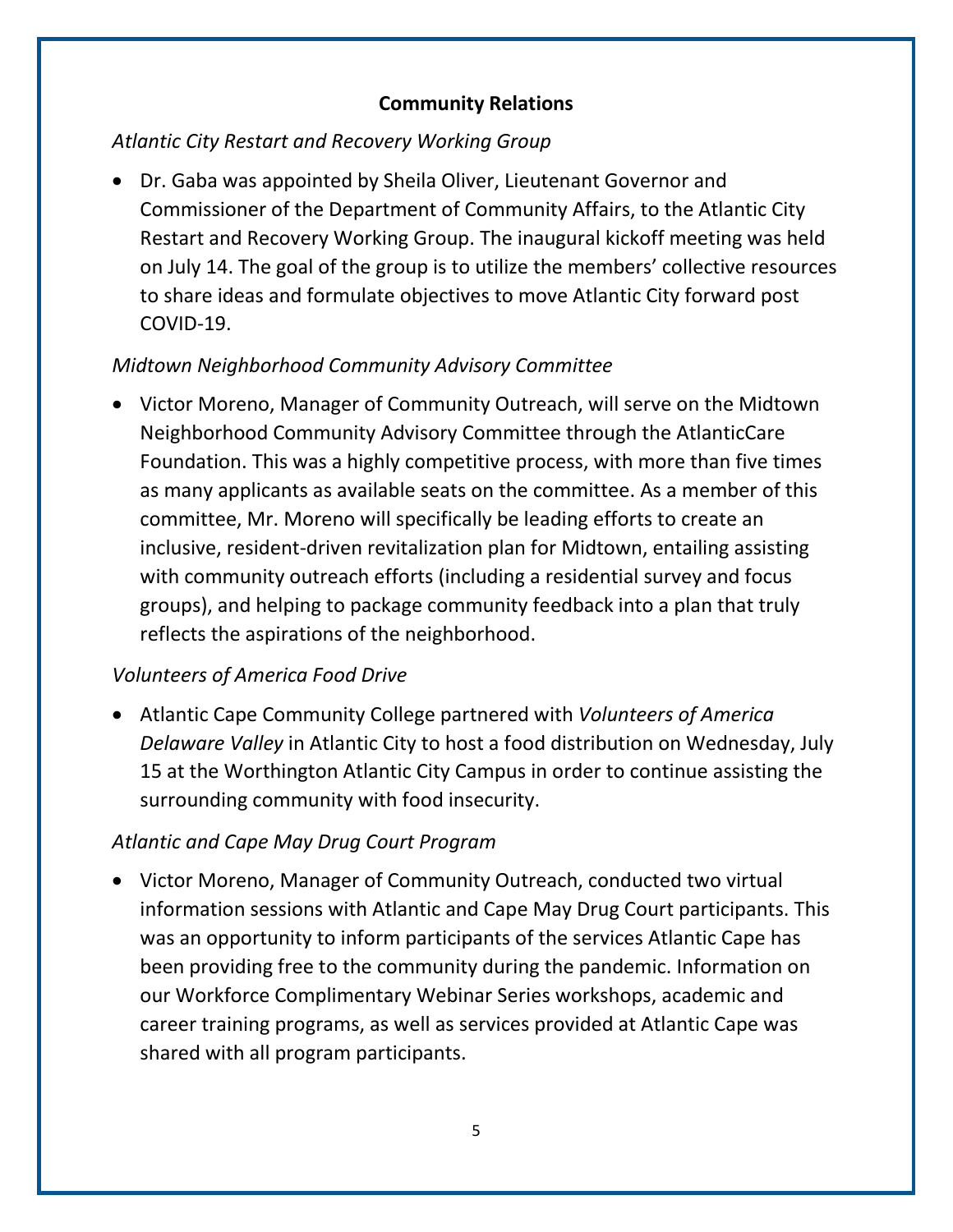• We are in the process of establishing a more meaningful relationship with the Drug Court Program, and creating a bridge for those participants that are interested in long term educational and career training opportunities.

## *AtlantiCare Health Center Week Celebration*

• On Friday, August 14, Atlantic Cape participated in the 14th Annual *AtlantiCare Health Center Week Celebration* event. The theme for this year's celebration was "Lighting the Way for Healthier Communities Today and in the Future!" Event attendees received information regarding community services and resources.

# *Atlantic City's Police Department Neighborhood Coordination Unit*

• On August 17, 2020, Atlantic Cape supported Atlantic City's Police Department Neighborhood Coordination Unit by donating 10 cases of water towards their Community BBQ for wards 1, 2, and 3 of Atlantic City. This Community BBQ was hosted right across from our Worthington Atlantic City Campus at Brown Park.

# *Ed2Go Self-Paced Tutorials*

• As part of our commitment to workforce development in Atlantic and Cape May Counties, Atlantic Cape in conjunction with Ed2Go is offering ten free Self-Paced Tutorials (SPT) online. Successful completion of each tutorial will provide participants with a certificate of completion. Tutorials include Creating Web Pages and Websites, Effective Communication, Managing Customer Service and Personal Finance. There are over 1,400 registrations.

## *Poetry Reading*

• Rich Russell, Assistant Professor of English, read with a group of local poets at two recent outdoor events in Somers Point: Poetry in the Park, Sunday 8/2, in Kennedy Park; and at the opening reception for Great Bay Gallery's "Summer Wind" exhibit, Saturday 8/8 outside the gallery, on view through 9/5.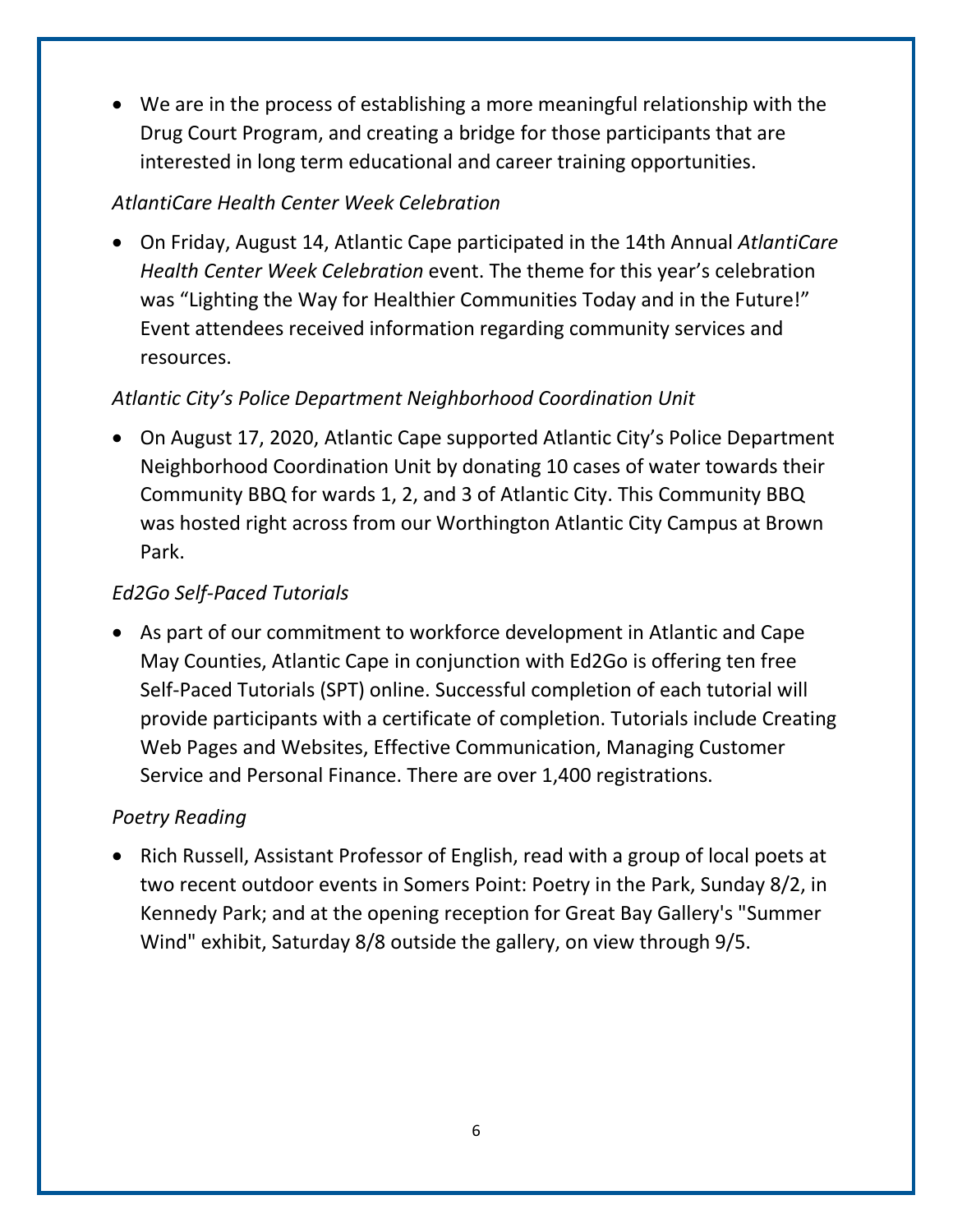## **Affiliations**

## *AACC Commission on Institutional Infrastructure and Transformation*

- Dr. Gaba was appointed to the American Association of Community College's (AACC) *Commission on Institutional Infrastructure and Transformation*, with a term that began on July 1, 2020 and will end on June 30, 2023.
- The Commission is charged with focusing on the institutional transformation to improve student success, which includes administrative processes, infrastructure, technology and building human resource capacity.

## *Ocean Wind Pro NJ Grantor Trust*

- Dr. Gaba was appointed to serve as an Advisory Committee Member for the Ocean Wind Pro NJ Grantor Trust.
- The New Jersey Board of Public Utilities awarded Ocean Wind with a project to increase offshore wind capacity to 1,100 MW, in order to begin the work of meeting the goal of 3,500 MW of offshore wind capacity by 2030.
- The Trust will provide grants during the first phase of offshore wind development in order to allow businesses to make early investments that will enable them to benefit from New Jersey's offshore wind industry, as well as projects developed elsewhere along the East Coast. A prime objective of the Trust is to ensure that the offshore wind industry is developed in New Jersey in a sustainable and inclusive way.
- The Advisory Committee was established to advise the Trustees on grant decisions and ensure that the grants promote the Trust objectives.

## **Public Relations**

- Dr. Gaba was interviewed by Mayor Marty Small for his weekly radio program and was able to inform listeners that we are ready for the fall semester. The focus was on affordability noting that with our free tuition program (CCOG) and numerous scholarships, lack of finances should not be an obstacle to attending the college.
- Dr. Gaba's Op-Ed appeared in the local press [\(article here\)](https://pressofatlanticcity.com/opinion/commentary/free-tuition-plan-loaner-computers-expand-access-to-atlantic-cape/article_e799d710-3be2-552c-b4d1-dc96d48a2646.html). The article informed readers that the college is ready for the fall semester with loaner computers available as we continue with online/remote instruction. The message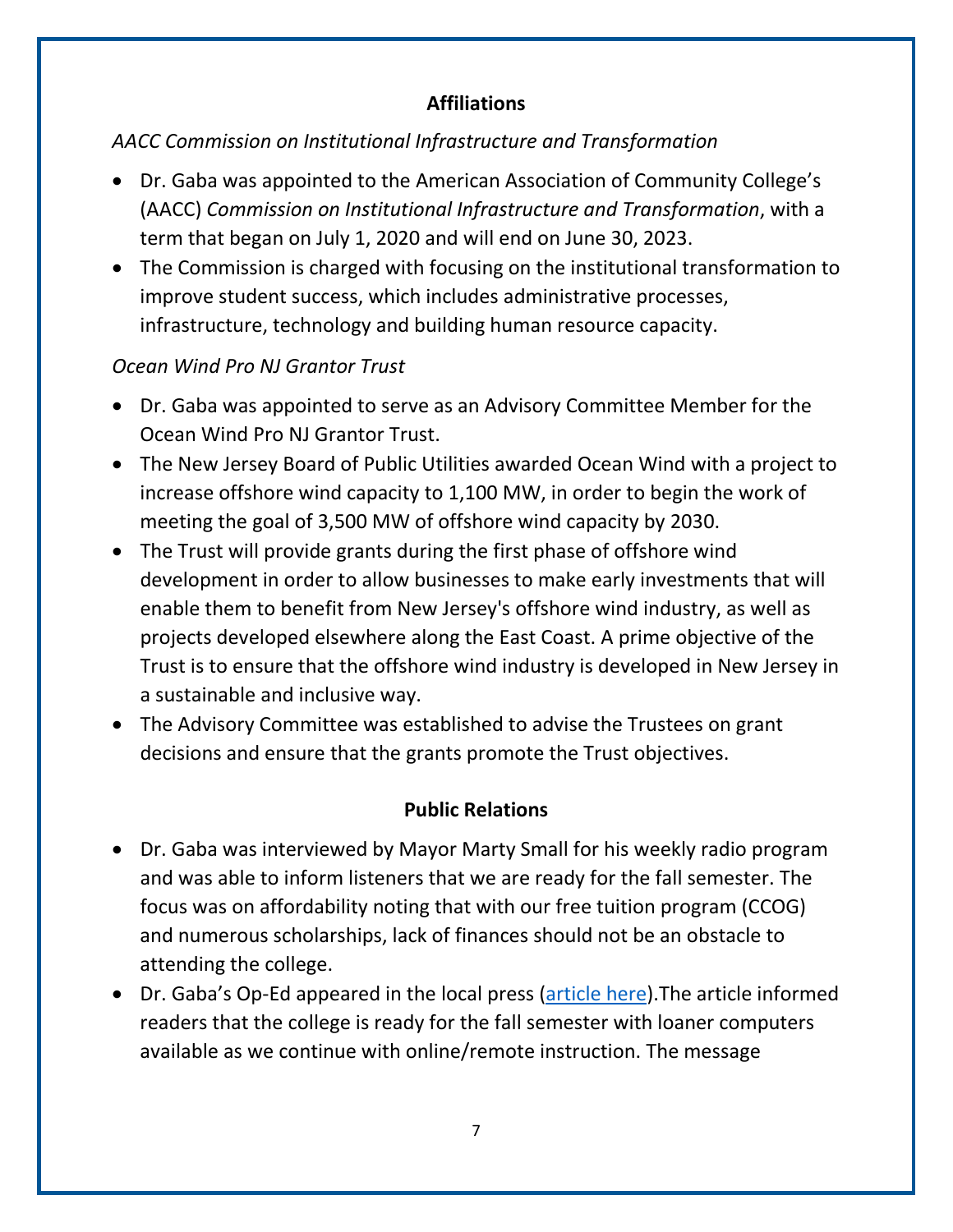emphasized affordability and suggested that parents and students consider attending college closer to home during the pandemic.

## **Marketing**

- Marketing began aggressively advertising since May, focusing on TV, social media, and digital. The latest campaign that started at the end of July also included radio. This campaign will run through September 3. The next campaign will target late start classes.
- This week, 60,000 residents of Atlantic, Cape May, and Cumberland counties have received a direct mail piece that provides compelling reasons to enroll at Atlantic Cape. The mailing list was developed with demographics for Tuition-Free College and a list through the College Board, which provides students who live in the three counties who have taken the SAT but have not moved forward with college in the past three years.
- We launched our new app, *Atlantic Cape Connect*, during the summer and have 877 downloads to date with over 3,000 impressions (people visiting the app multiple times).
- We continue to reach out to students with multiple texts and emails. Additionally, over the summer, we launched three geofencing campaigns: two to drive traffic for admissions virtual information sessions and one to attract high school students with over 330,000 impressions over five weeks.

# **New Jersey Council of County Colleges (NJCCC)**

- NJCCC submitted a state budget request on behalf of NJ's 18 community colleges which includes five priorities:
	- o Level funding in state operating aid to ensure that our colleges can deliver high quality and affordable educational opportunities to citizens of NJ.
	- o Continued funding for Community College Opportunity Grants (CCOG) in Spring 2021.
	- o \$5 million for CCOG student success efforts
	- o Restoration of the Chapter 12 program to its full capacity.
	- o Continued funding of \$1 million for the College Readiness Now Program.
- NJCCC and NJCVTS (NJ County Vocational-Technical Schools) Partnership was launched on August 19. A pledge was made to work together to respond to